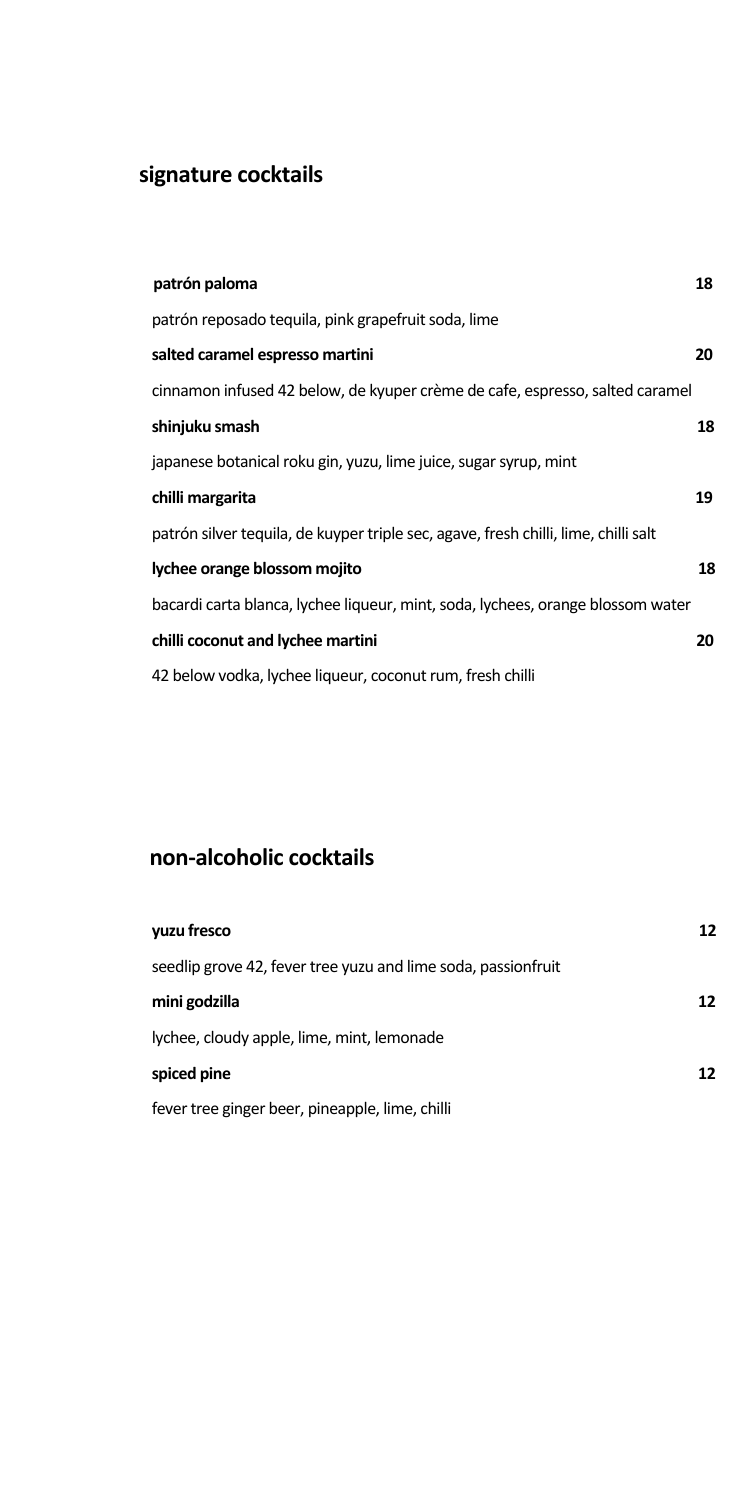#### **highballs**

| toki highball                                                  | 16 |
|----------------------------------------------------------------|----|
| toki whisky, fever tree ginger beer, orange                    |    |
| koyomi shochu highball                                         | 15 |
| suntory koyomi shochu, fever tree yuzu and lime soda, cucumber |    |
| umeshu highball                                                | 15 |
| choya mutenka plum wine, fever tree soda, orange and mint      |    |

## **japanese gin pairings**

| ki no bi                                            | 13 |
|-----------------------------------------------------|----|
| fever tree mediterranean tonic, rosemary and orange |    |
| ki no bi sei                                        | 15 |
| fever tree original tonic, nashi pear               |    |
| roku                                                | 12 |
| fever tree mediterranean tonic, orange and lychee   |    |
|                                                     |    |

#### **japanese vodka pairings**

| haku                                    | 12. |
|-----------------------------------------|-----|
| fever tree yuzu and lime soda, cucumber |     |
| nikka coffey                            | 13  |
| fever tree club soda, orange            |     |

# **aperitif zushisake shot - "if you dare" 9** chilli onigoroshi 'demon slayer' sake shot + chilli salt + lime **sake flight 20** onigoroshi junmai, asabiraki suijin junmai, hourai kaden tezukuri junmai gingo @ 30ml each

| yuzu sake liqueur               | 100ml | 300ml |
|---------------------------------|-------|-------|
| saito shuzo kyoto - citrus sake | 12    | 35.   |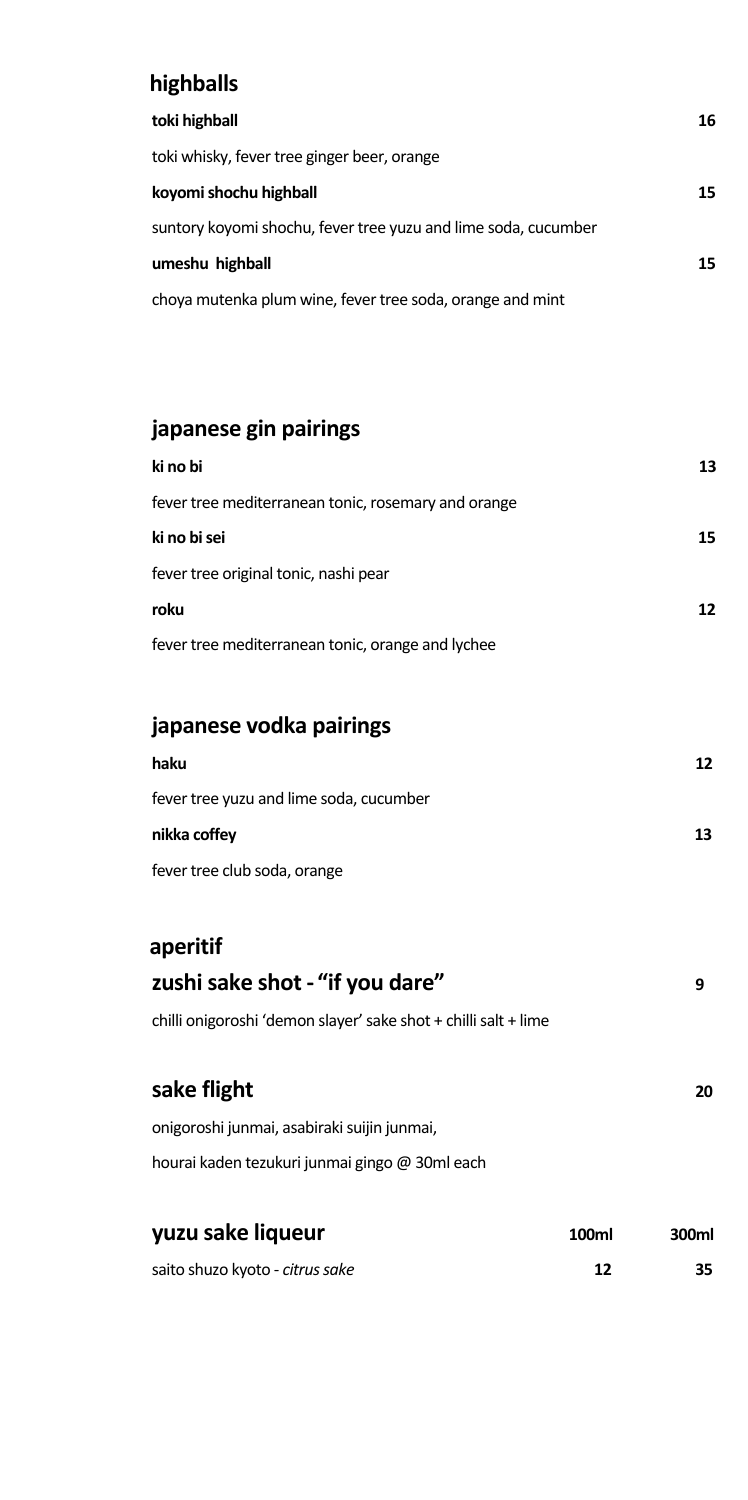### **beers & cider**

| draught beer          | g  |    |
|-----------------------|----|----|
| sapporo premium lager | 10 | 13 |
| matsos mango beer     |    |    |

#### **premium bottled beer**

| asahi super dry lager                 | 9  |
|---------------------------------------|----|
| asahi soukai premium light            | 9  |
| sapporo premium black 650ml can       | 16 |
| yebisu malt                           | 11 |
| matso's ginger beer                   | 11 |
| matso's hard berry and lime           | 10 |
| matso's hard lemon                    | 10 |
| matso's hard melon and mint           | 10 |
| heaps normal quiet xpa <0.5%abv       | 10 |
| atomic hazy pale ale                  | 10 |
| yulli's 'seabass' mediterranean lager | 10 |
| yulli's 'margot' dry apple cider      | 10 |

# **japanese soft drinks**

| ramune lemon and lime soda $\sim$ watch the marble pop! | $5.5^{\circ}$ |
|---------------------------------------------------------|---------------|
| sangaria anatano iced green tea ~ suggr free            | $3.5^{\circ}$ |

## **soft drinks**

| green tea with roasted rice (unlimited refills) | 3pp |
|-------------------------------------------------|-----|
| sparkling moda water 750ml                      | 5   |
| still moda water 750ml                          | 5   |
| coke, coke no sugar, sprite                     | 4   |
| lemon, lime and bitters                         | 4.5 |
| fever tree ginger beer                          | 4   |
| fever tree yuzu and lime soda                   | 4   |
| keri orange/cloudy apple juice                  | 5   |
| fuze lemon/peach iced tea                       | 6   |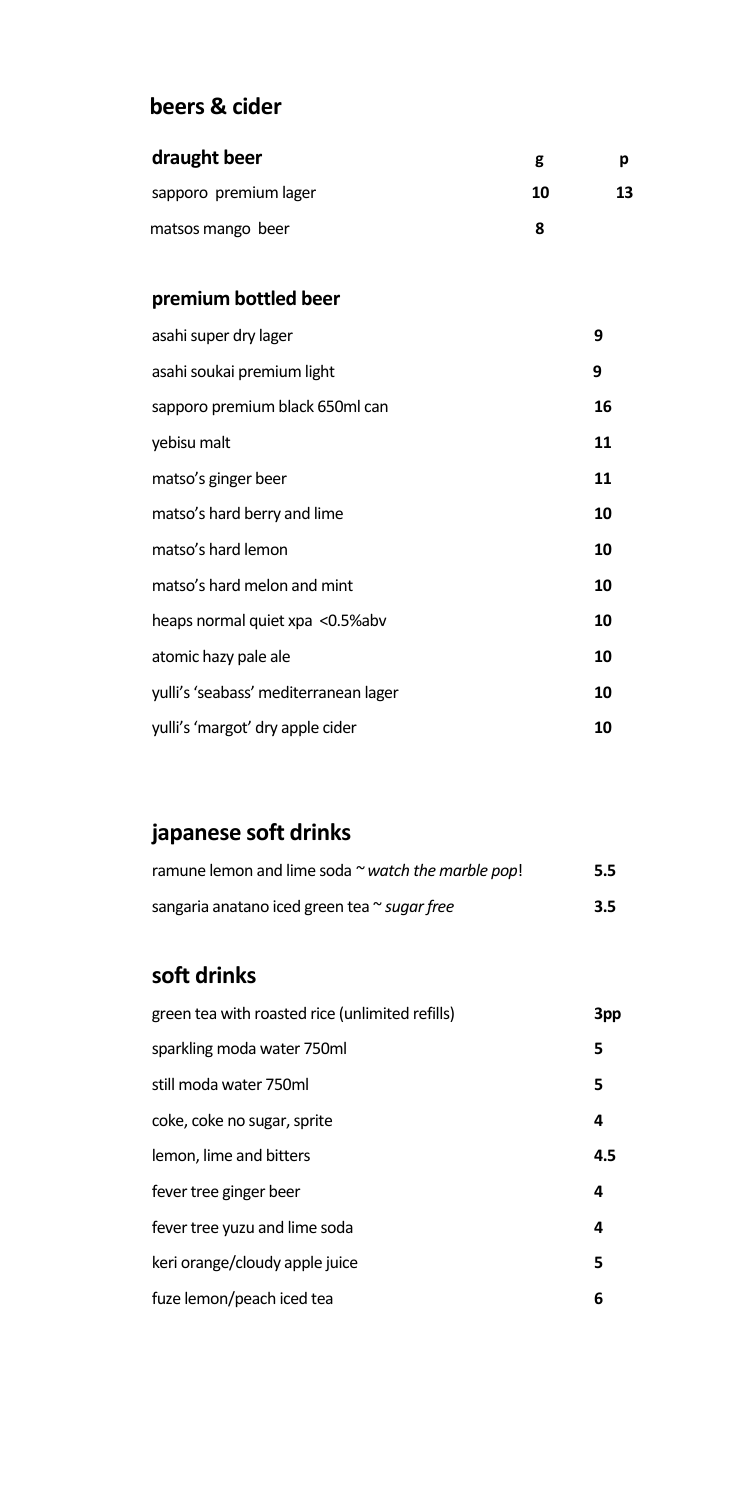#### **wine g b**

|                                                   | 150ml | 750ml |
|---------------------------------------------------|-------|-------|
| sparkling + champagne                             |       |       |
| ny cantina trevigiana prosecco DOC, treviso italy | 12    | 58    |
| 2021 sassafras pet nat, tumbarumba nsw            |       | 72    |
| <b>champagne lombard nv, epernay france</b>       |       | 110   |
| abele 1757 nv, reims france                       |       | 130   |

#### **white**

| 2019 filo pinot grigio, sicily italy                   | 10 | 48  |
|--------------------------------------------------------|----|-----|
| 2020 paringa estate pinot gris,                        | 13 | 63  |
| mornington peninsula vic                               |    |     |
| 2018 le monde pinot bianco, friuli italy               |    | 58  |
| 2018 howard park 'mount barker' riesling,              | 13 | 63  |
| great southern wa                                      |    |     |
| 2020 gustav lorentz reserve riesling, alsace france    |    | 62  |
| 2021 mon tout 'long play', pinot gris, gewurztraminer, |    | 63  |
| riesling, karridale wa + mount barker sa               |    |     |
| 2020 astrolabe 'the bridge' sauvignon blanc,           | 12 | 58  |
| marlborough nz                                         |    |     |
| 2021 admiral akbar semillon, kilmore vic               |    | 59  |
| 2020 thistle hill chardonnay, mudgee nsw               |    | 53  |
| 2021 printhie topography chardonnay,                   | 12 | 58  |
| orange nsw                                             |    |     |
| 2019 delamere estate chardonnay,                       |    | 99  |
| pipers brook tas                                       |    |     |
| 2019 arnaud burgogne chardonnay, burgundy france       |    | 105 |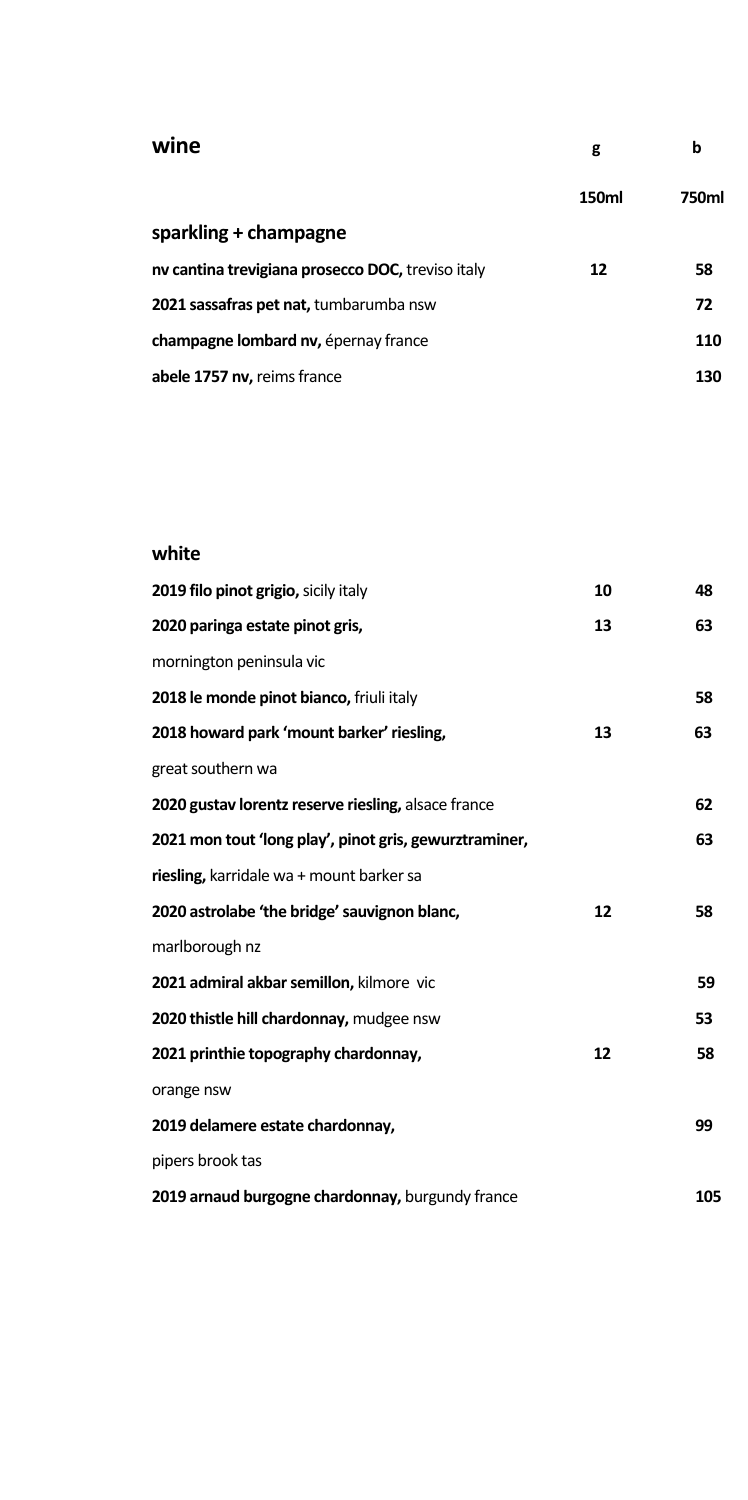| rosé                                                    | g     | b     |
|---------------------------------------------------------|-------|-------|
|                                                         | 150ml | 750ml |
| 2021 margan rose & bramble rosé,                        | 11    | 53    |
| hunter valley nsw                                       |       |       |
| 2019 triniti côtes de provence rosé, provence france    | 13    | 63    |
| 2019 project k pinot gris, traminer, riesling,          |       | 70    |
| adelaide hills sa                                       |       |       |
| 2021 mon tout 'strange love' rosé grenache, pinot noir, |       | 63    |
| karridale wa + mount barker sa                          |       |       |

#### **red**

| 2019 paringa estate 'coronella' pinot noir,                | 12 | 58  |
|------------------------------------------------------------|----|-----|
| mornington peninsula vic                                   |    |     |
| 2019 arnaud burgogne pinot noir, burgundy france           |    | 105 |
| 2019 chard farm 'mata au' pinot noir, central otago nz     |    | 110 |
| 2020 longview 'fresco' nebbiolo pinot nero                 | 13 | 63  |
| sangiovese barbera, adelaide hills sa                      |    |     |
| 2018 cotes du rhone syrah, luberon france                  |    | 48  |
| 2017 inventa les combes syrah, luberon france              |    | 99  |
| 2019 printhie topography cabernet sauvignon,               | 12 | 58  |
| orange nsw                                                 |    |     |
| 2021 trutta cabernet franc - served chilled, mandurang vic |    | 78  |
| 2018 thistle hill 'block 10' shiraz, mudgee nsw            | 13 | 63  |
| 2018 atlas 429 shiraz, clare valley sa                     |    | 78  |
| 2018                                                       |    |     |
| <b>longview 'the piece' shiraz, adelaide hills sa</b>      |    | 110 |
| 2019 andeluna altitud malbec, mendoza arg                  |    | 73  |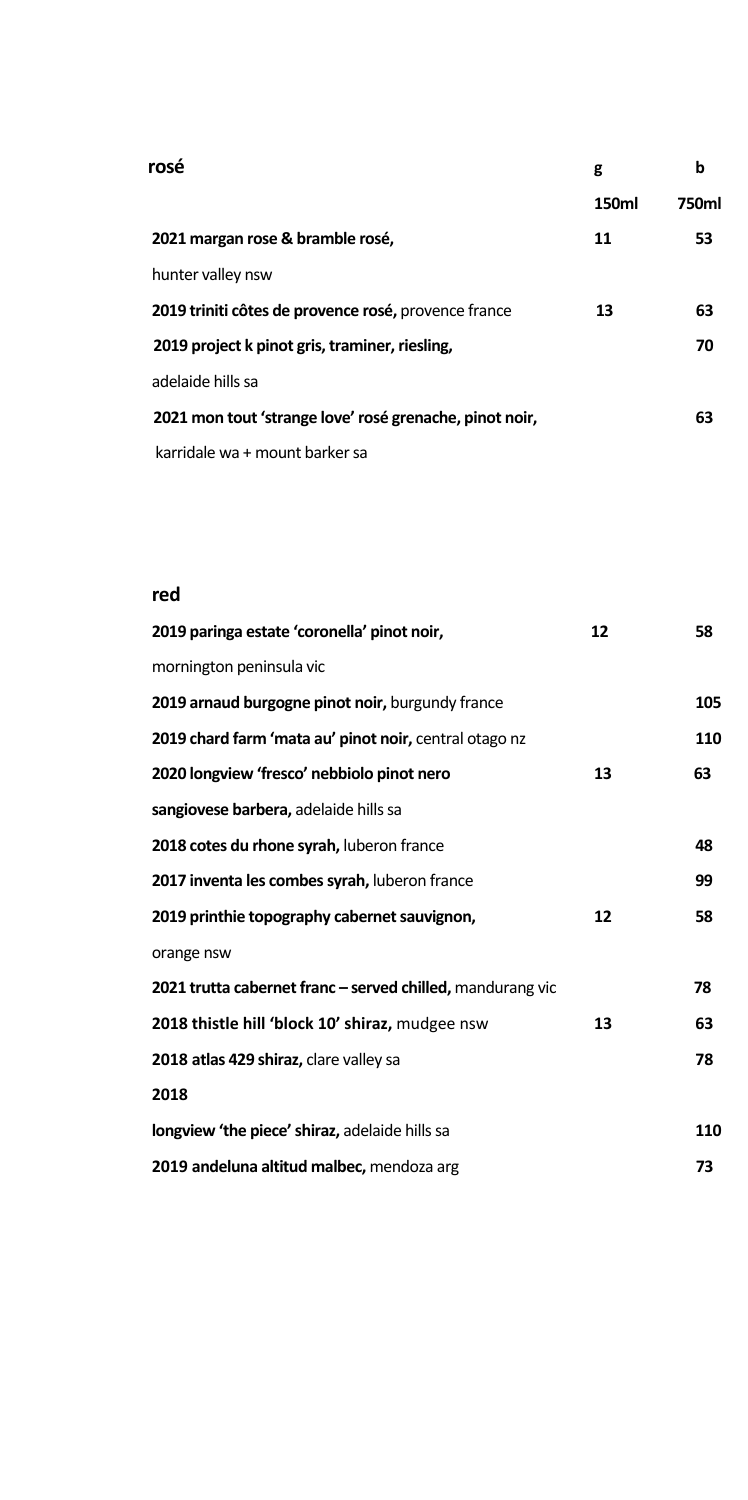| umeshu $\sim$ japanese plum wine                                | 100ml | 300ml |
|-----------------------------------------------------------------|-------|-------|
| choya mutenka traditional, osaka japan                          | 11    | 32    |
| unripe ume fruit that is steeped in shochu, sugar, sweet & sour |       |       |
| nakano yuzu umeshu                                              | 15    | 44    |
| mandarin, lime, citrus, slightly sour & bitter                  |       |       |
| kinmon shizoku silver umeshu                                    | 18    | 53    |
| wakayama ume aged with 10 year-old vintage aged sake koshu,     |       |       |
| elegant, bold, sweet scents of ume plum                         |       |       |
| hombo shuzo joto chiran green tea umeshu                        | 16    | 47    |
| well balanced sweetness with delicate tea tannin                |       |       |
| hombo shuzo kokuto brown sugar umeshu                           | 17    | 50    |
| rich texture with gentle bitterness, toffee and caramel nose    |       |       |

| sake ~ japanese rice wine                                                                            | 100ml gls | 300ml pot | 720ml btl |
|------------------------------------------------------------------------------------------------------|-----------|-----------|-----------|
| hourai kaden tezukuri junmai ginjo, gifu japan<br>melon, strawberry, silky texture, crisp minerality | 17        | 50        | 120       |
| taiheizan chogetsu junmai ginjo, akita japan                                                         |           |           | 103       |
| silky smooth, tropical fruit, pineapple, flower                                                      |           |           |           |
| echigoya sobe junmai, niigata japan                                                                  | 11        | 32        | 75        |
| banana, custard apple, dill, fennel                                                                  |           |           |           |
| mukashi no manma tokubetsu junmai, gifu japan<br>900ml 120                                           |           |           |           |
| gentle fruits, toasted marshmallow, cacao nib, almond                                                |           |           |           |
| onigoroshi junmai 'demon slayer', kyoto japan                                                        | 10        | 29        | 68        |
| honeydew, lychee, well-rounded, smooth                                                               |           |           |           |
| asabiraki suijin junmai, iwate japan                                                                 | 12        | 35        | 82        |
| dry, smooth, strong, nutty                                                                           |           |           |           |

| yuzu sake liqueur                     | 100ml | 300ml |
|---------------------------------------|-------|-------|
| saito shuzo kyoto – sweet citrus sake | 12    | 35    |